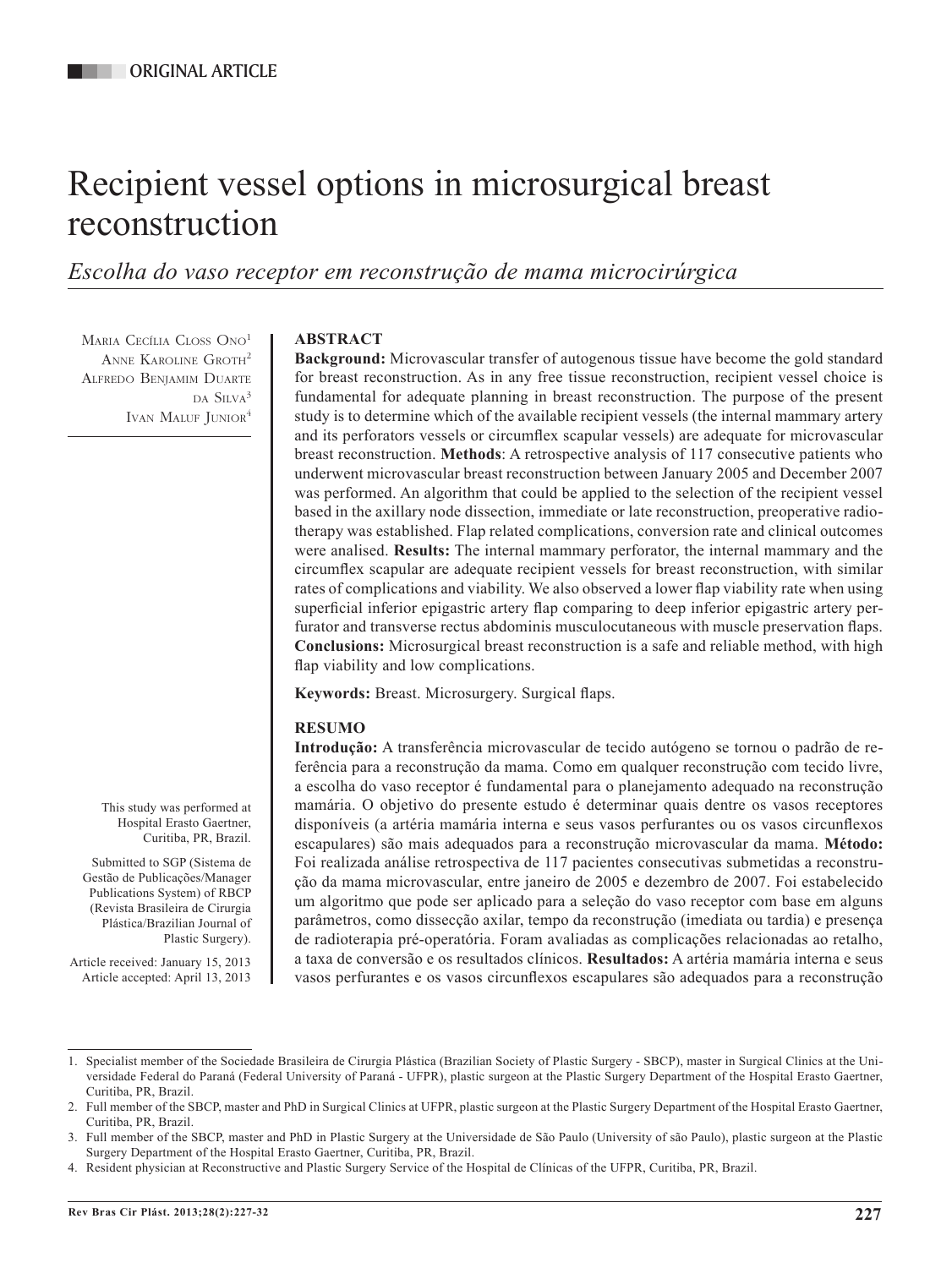da mama, com taxas semelhantes de complicações e de viabilidade. Observou-se, também, maior risco de perda do retalho com o uso do retalho da artéria epigástrica inferior superficial em comparação ao retalho da artéria epigástrica inferior profunda ou retalho musculocutâneo abdominal transverso de músculo reto do abdome com preservação do músculo. **Conclusões:** A reconstrução mamária microcirúrgica é um método seguro e confiável, com alta viabilidade do retalho e baixas taxas de complicação.

**Descritores:** Mama. Microcirurgia. Retalhos cirúrgicos.

### **INTRODUCTION**

Microvascular breast reconstruction advantages are well known. The flap is better vascularised, allows better shaping, more natural result and less abdominal wall morbidity.

As in any free tissue reconstruction, recipient vessel choice is fundamental for adequate planning in breast re construction. The main concern is that any vessel diameter discrepancy may lead to thrombotic events, beside that, inadequate vessel choice affects the orientation and inset of the flap tissue, what may have significant impact on both the functional and aesthetic results<sup>1</sup>.

These concepts are of great importance when selecting recipient vessels for the free flap breast reconstruction.

Historically the thoracodorsal vessels were the preferred recipient vessels for breast reconstruction, but lately internal mammary vessels have gained popularity due to progressive reduction of axillary dissection routinely.

Many vessels can be used as recipient vessels in breast reconstruction, such as internal mammary, internal mammary perforator, thoracodorsal and scapular circumflex vessel; however each one holds individual characteristics that may present as advantages or disadvantages depending on the case.

The purpose of the present study is to determine whether the internal mammary and its perforators or circumflex scapular vessels are adequate recipient vessel for microvascular breast reconstruction, comparing flap related complications, conversion rates and clinical outcomes.

#### **METHODS**

A retrospective analysis of 117 consecutive patients who underwent microvascular breast reconstruction has been done between January 2005 and December 2007.

These patients were submitted whether to SIEA *(superficial inferior epigastric artery),* DIEP (deep inferior epigastric artery) or ms-TRAM (muscle sparing TRAM) flaps. Flap choice was determined after deep inferior epigastric perforator vessels assessment, if the perforator size was smaller than 1.5 mm the procedure adopted was ms-TRAM flap instead of DIEP flap.

Demographic data, risk factors for flap morbidity as smoking, preoperative radiation were assessed by the time of the reconstruction, the recipient vessels used. The clinical outcomes were collected from a chart review.

Outcomes including total flap loss, partial flap loss, vascular complications, fat necrosis and compromising of the mastectomy skin were determined. Vascular complications included the need of intraoperative anastomotic revision and postoperative reexploration of a flap for vascular insufficiency. Partial flap loss was defined as a partial flap ischemia resulting in loss of the skin paddle. Fat necrosis was defined as any clinically evident area of firmness in the breast that persisted beyond one year, whether or not it was radiologically or pathologically confirmed or required further intervention.

Figures 1 to 3 illustrate details of the dissection of the internal mammary artery and perforating vessels.

All data were analyzed by descriptive statistics.

#### **RESULTS**

Data from 117 women were collected, 11 patients were submitted to bilateral reconstruction, totalizing 128 flaps.

The mean age was  $46.1 \pm 6.3$ , ranging from 23 to 72 years old. Sixty seven flaps were performed in the left side and 50 flaps in the right side.

Sixty-five (55.6%) were submitted to immediate reconstruction and 52 (44.4%) to delayed reconstruction, and it was observed increase in immediate reconstruction over the years (Table 1).

Forty two (32.8%) DIEP, 14 (10.9%) SIEA and 72 (56.3%) ms-TRAM flaps were performed. There were 5 vascular complications requiring reintervention, all of them due to venous thrombosis, and three evolved to total flap loss, 1 in DIEP group and 2 in the SIEA group.

Viability rate was 97.7% (125 flaps) in the series, but it was lower in the SIEA group. In the SIEA group there was a higher rate of fat necrosis (57.1%), which lead to a more specific indication of breast reconstruction using this flap. (Table 2)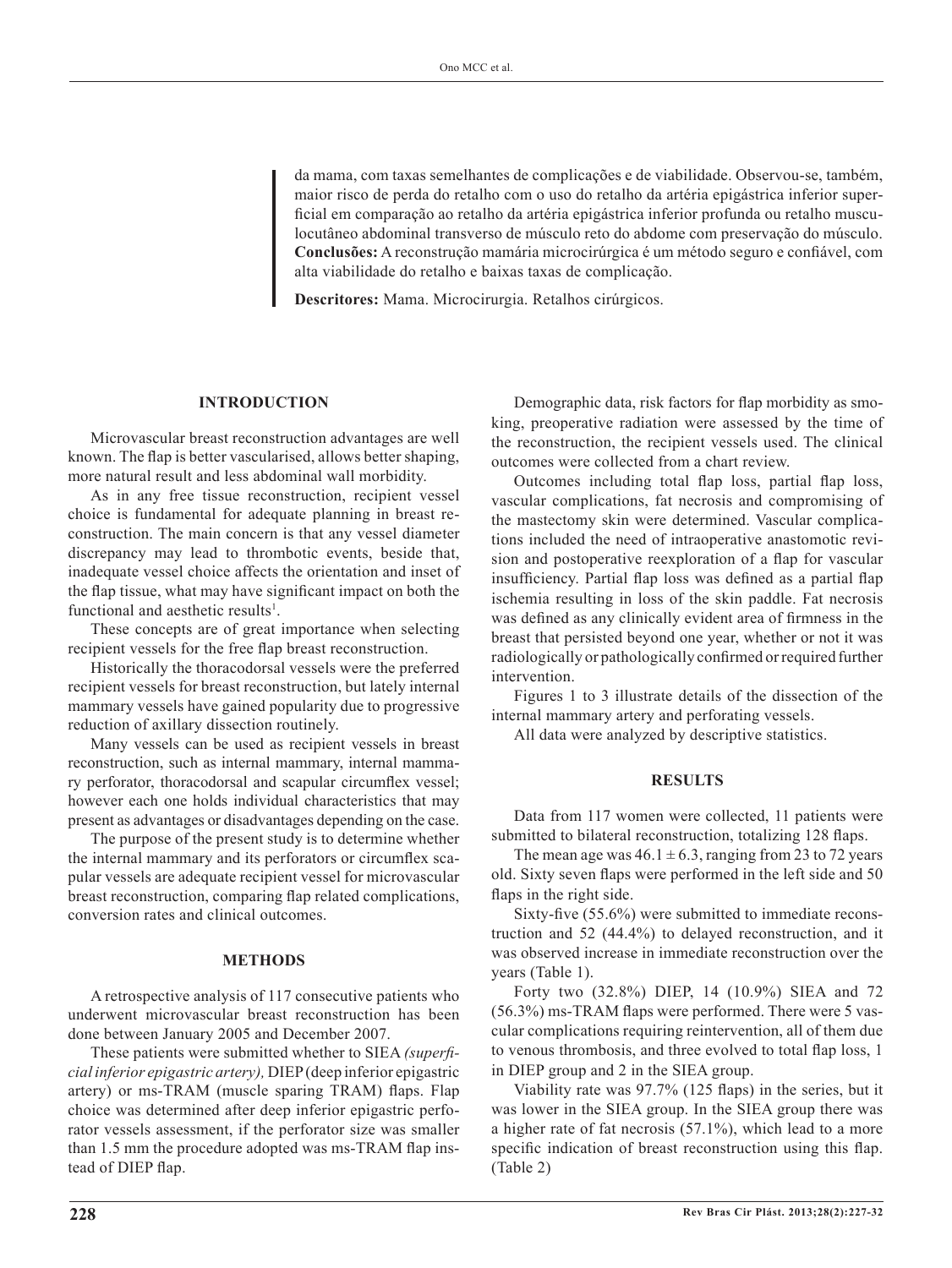

*Figure 1 – Internal mammary vessels dissection. Costal cartilage ressection for dissection of the internal mammary vessels. White arrow: the costal cartilage being ressected. White dashed circle: region of probable identification of the internal mammary vessels.*



*Figure 2 – Rectractors exposing the axilla. Internal mammary perforators dissection (white arrow).*

Regarding the recipient vessel we observed 99% of viability using internal mammary vessels, 94.1% with circumflex scapular and 87.5% with internal mammary perforator. Preoperative radiotherapy was administered in 40.2% of the patients, and those patients were preferably anastomosed to internal mammary vessels. Axillary node dissection was performed in 36.7% (Table 3).

It was necessary to convert from internal mammary vessel to circumflex scapular vessels in 11 cases, due to radiotherapy induced fibrosis. There was no need to convert from circumflex scapular or internal mammary perforator.

Regarding to the factors that influenced the selection of recipient vessels, if the patient had an immediate reconstruction and axillary node dissection at the time of reconstruction



*Figure 3 – Internal mammary perforators identification (white arrow).*

the circumflex scapular vessels were utilized preferably, in contrast, in delayed reconstruction or in the presence of preoperative radiotherapy internal mammary perforator or internal mammary vessels were preferred. In our series the thoracodorsal vessels were not utilized as recipient vessels for breast reconstruction.

#### **DISCUSSION**

Although the description of various different techniques for breast reconstruction, including those that uses silicone prosthesis<sup>2</sup>, autologous tissue transfer is considered to be the optimal method for breast reconstruction<sup>3-7</sup>.

The autologous methods for breast reconstruction are associated with higher rates of patient satisfaction and the reduction of undesirable results as capsular contracture and asymmetry<sup>2</sup>.

Since the first reports of microsurgical breast reconstruction<sup>8,9</sup> the interest and the superiority of microvascular tissue transfer has been increasing<sup>10-12</sup>, specially because the more abundant blood flow, what enables the surgeon to transfer a greater amount of tissue, improving symmetry and decreasing the incidence of marginal ischemic complications<sup>13,14</sup>. Furthermore, little or no muscle is sacrificed bringing lower odds of donor-site morbidity<sup>15,16</sup>.

The selection of recipient vessels is of great importance for a successful microsurgical outcome, as the reliability and surgical accessibility of the donor vessel can affect flap survival, operative time and the orientation of the harvested flap (ipsilateral or contralateral) $17$ .

For many years, the main choice of recipient vessels for microvascular autologous breast reconstruction following modified radical mastectomy was the thoracodorsal vessels. The blood flow rate in the recipient thoracodorsal artery has shown to be adequate, what has been proved by the utilization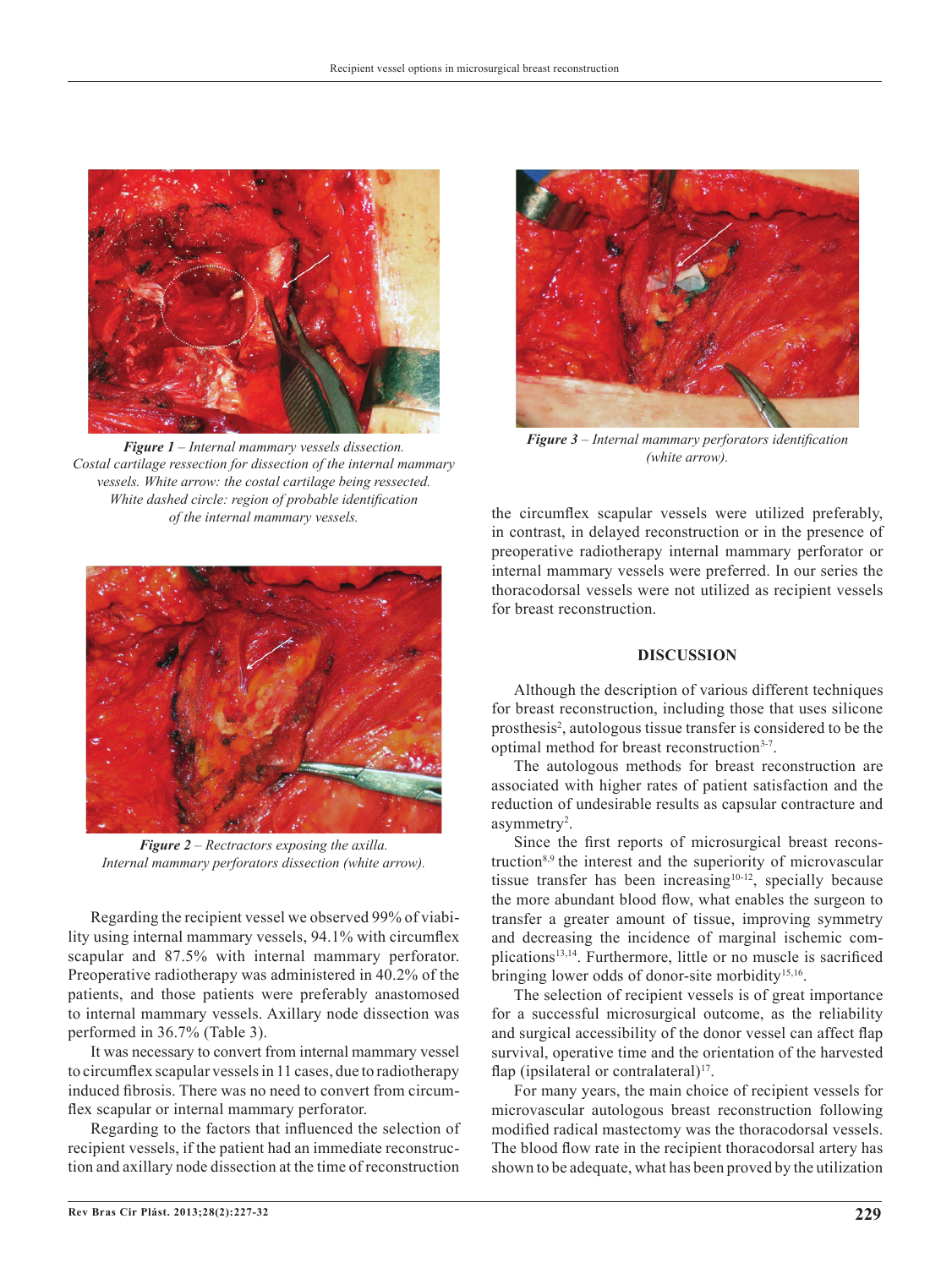| <b>Table 1</b> – Timing of the breast reconstruction over the years. |      |      |      |              |  |  |
|----------------------------------------------------------------------|------|------|------|--------------|--|--|
| Timing of breast reconstruction                                      | 2005 | 2006 | 2007 | <b>Total</b> |  |  |
| Immediate                                                            | 10   |      | 30   | 65           |  |  |
| Late                                                                 | 20   |      |      | 52           |  |  |
|                                                                      | 30   | 36   |      | 117          |  |  |

| Table $2$ – Free flaps for breast reconstruction. |    |                                  |                                    |                           |                      |                     |                |  |
|---------------------------------------------------|----|----------------------------------|------------------------------------|---------------------------|----------------------|---------------------|----------------|--|
|                                                   | n  | <b>Vascular</b><br>complications | <b>Complications</b><br>management | <b>Total flap</b><br>loss | Partial<br>flap loss | <b>Fat necrosis</b> | $\mathbf{p} *$ |  |
| <b>DIEP</b>                                       | 42 | 2 venous thrombosis              | Thrombectomy                       |                           |                      |                     | 0.45           |  |
| TRAM-ms                                           | 72 | venous thrombosis                | Thrombectomy                       |                           |                      |                     | 0.29           |  |
| <b>SIEA</b>                                       | 14 | venous thrombosis                | Thrombectomy                       |                           |                      |                     | 0.96           |  |

\* ANOVA single factor.

DIEP = deep inferior epigastric artery flap; SIEA = superficial inferior epigastric artery flap; ms-TRAM = muscle sparing TRAM flap.

| Table 3 – Recipient vessel characteristics. |                                   |                                |                                               |      |  |  |  |
|---------------------------------------------|-----------------------------------|--------------------------------|-----------------------------------------------|------|--|--|--|
|                                             | <b>Internal mammary</b><br>artery | Circumflex scapular<br>vessels | Internal mammary artery<br>perforator vessels | $P*$ |  |  |  |
| Surgical flaps                              | 103                               | 17                             | 8                                             |      |  |  |  |
| TRAM-ms                                     | 63                                | 9                              |                                               | 0.64 |  |  |  |
| <b>DIEP</b>                                 | 28                                | 8                              | 6                                             | 0.40 |  |  |  |
| <b>SIEA</b>                                 | 12                                |                                | $\overline{2}$                                | 0.28 |  |  |  |
| Radiotherapy                                | 35                                | 10                             | 2                                             | 0.44 |  |  |  |
| Smoking                                     | 15                                | 5                              | $\overline{2}$                                | 0.31 |  |  |  |
| Axillary node dissection                    | 30                                | 17                             |                                               | 0.43 |  |  |  |
| Total flap loss                             |                                   |                                |                                               | 0.24 |  |  |  |
| Partial flap loss                           | $\mathcal{D}_{1}^{(1)}$           |                                |                                               | 0.24 |  |  |  |
| Fat necrosis                                | 8                                 |                                |                                               | 0.26 |  |  |  |
| $*$ ANIOVIA $-1$ , $-1$ , $-1$ , $-1$       |                                   |                                |                                               |      |  |  |  |

ANOVA single factor.

DIEP = deep inferior epigastric artery flap; SIEA = superficial inferior epigastric artery flap; ms-TRAM = muscle sparing TRAM flap.

of an ultrasonic flowmeter in recipient vessels after the microsurgical anastomosis. The study showed that the intake of blood in TRAM flaps supplied by the internal mammary artery seems to be no greater than that in free flaps anastomosed to thoracodorsal vessels. As a conclusion, the blood supply in a free TRAM flap is independent of the flow in the recipient artery (as the flow in internal mammary was much higher) and it depends on the vascular bed of the flap, that reduces vascular resistance and equalizes the flow independently on the flow of the recipient vessel<sup>18</sup>. However, many surgeons has appointed disadvantages for their utilization as the difficult positioning during the procedure, the need of a long pedicle to reach the axillary region and the tendency for

insetting of the flap to be shifted laterally in order to minimize tension on the vessels anastomoses<sup>1</sup>.

Moreover, with the advent of the sentinel node biopsy, thoracodorsal vessels had been no longer readily and systematically exposed making them a less convenient recipient vessels choice, especially with the possibility of a false-ne gative sentinel lymph node biopsy that may result in a posterior complementary axillary dissection<sup>17</sup>.

These difficulties have inspired the researches on another recipient vessels and the internal mammary system has started being used<sup>7,19-21</sup>. The internal mammary tends to remain protected from radiation fibrosis and it is not violated during a second breast ablative procedure<sup>20,22,23</sup>. Its dissection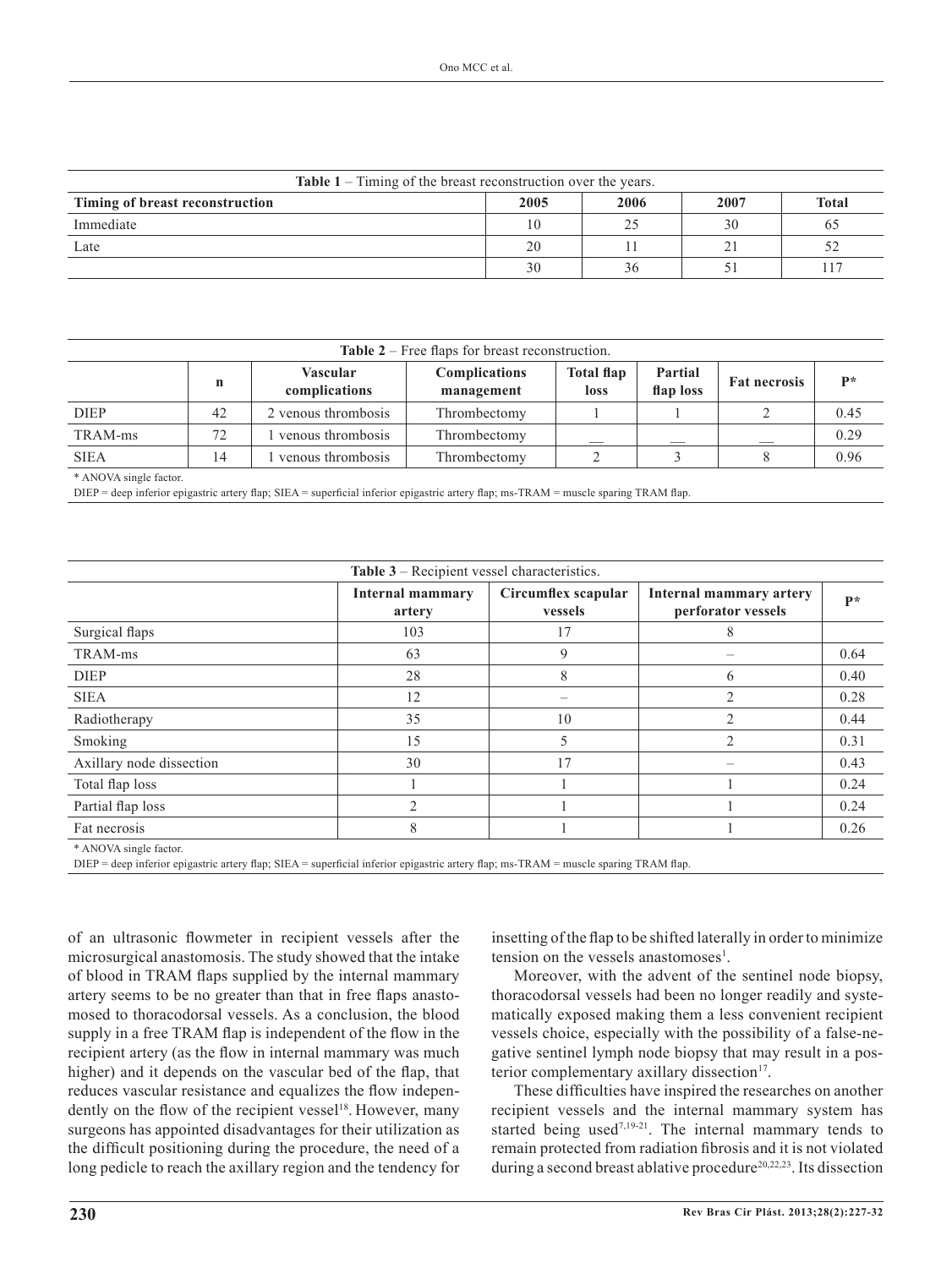

*Figure 4 – Algorithm summarizing the choice of recipient vessels during microsurgical breast reconstruction.*

requires removal of costal cartilage. The criticism of sparing this vessel is that it might be necessary in cardiac revascularization procedures, therefore cardiovascular risk assessment is mandatory before surgery.

Lantieri et al.<sup>24</sup> published a series of 40 free flaps for breast reconstruction using the circumflex scapular vessels as recipient vessels, to avoid the disadvantages related to internal mammary and thoracodorsal usage, and is presented as the author first choice. The vessels diameter ranged from 1.5 mm to 3 mm, and it was a branch of subscapular artery in 82.5% of the cases and a branch of axillary artery in the remaining 17.5%. Kawamura et al.<sup>25</sup> in an anatomical study observed that the mean diameter of the circumflex scapular artery was 2.4 mm.

Recently Munhoz et al.<sup>26</sup> published a series of internal mammary perforator as recipient vessels, advocating the costal cartilage and internal mammary vessels sparing<sup>27</sup>. However in our series we did not observe a high index of vessel compatibility, even in immediate reconstruction.

It is fundamental to choose the recipient vessel having in mind an alternative vessel in case of flap thrombosis and flap loss. In our series we have not used thoracodorsal vessels as recipient vessels to avoid losing the latissimus dorsi flap as a reconstructive option.

Based on all these arguments, we have established an algorithm that could be applied to the selection of the recipient vessel depending on immediate or late reconstruction, preoperative radiotherapy and axillary node dissection (Figure 4).

### **CONCLUSIONS**

The internal mammary perforator, the internal mammary and the circumflex scapular are adequate recipient vessels for breast reconstruction, with similar rates of complications and viability. We also observed a lower flap viability rate when using SIEA flap comparing to DIEP and ms-TRAM flaps.

The results demonstrate that it is possible to establish a protocol for choosing the recipient vessels for breast reconstruction, based in the axillary node dissection at the same time of breast reconstruction and radiotherapy as the two main factors to be analyzed for the best option.

Microsurgical breast reconstruction is a safe and reliable method, with high flap viability and low complications rates.

#### **REFERENCES**

- 1. Saint-Cyr M, Youssef A, Bae HW, Robb GL, Chang DW. Changing trends in recipient vessel selection for microvascular autologous breast reconstruction: an analysis of 1483 consecutive cases. Plast Reconstr Surg. 2007;119(7):1993-2000.
- 2. Park MC, Lee JH, Chung J, Lee SH. Use of internal mammary vessel perforator as a recipient vessel for free TRAM breast reconstruction. Ann Plast Surg. 2003;50(2):132-7.
- 3. Schusterman MA. The free TRAM flap. Clin Plast Surg. 1998;25(2):191-5.
- 4. Kroll SS, Baldwin B. A comparison of outcomes using three different methods of breast reconstruction. Plast Reconstr Surg. 1992;90(3): 455-62.
- 5. McCraw JB, Horton CE, Grossman JA, Kaplan I, McMellin A. An early appraisal of the methods of tissue expansion and the transverse rectus abdominis musculocutaneous flap in reconstruction of the breast following mastectomy. Ann Plast Surg. 1987;18(2):93-113.
- 6. Nejedlý A, Tvrdek M, Kletenský J. Breast reconstruction using free tram flap transfer: ten years experience. Acta Chir Plast. 2001;43(2):35-8.
- 7. Schusterman MA, Kroll SS, Weldon ME. Immediate breast reconstruction: why the free TRAM over the conventional TRAM flap? Plast Reconstr Surg. 1992;90(2):255-61.
- 8. Fujino T, Harasina T, Aoyagi F. Reconstruction for aplasia of the breast and pectoral region by microvascular transfer of a free flap from the buttock. Plast Reconstr Surg. 1975;56(2):178-81.
- 9. Holmström H. The free abdominoplasty flap and its use in breast reconstruction. An experimental study and clinical case report. Scand J Plast Reconstr Surg. 1979;13(3):423-27.
- 10. Elliott LF, Eskenazi L, Beegle PH Jr, Podres PE, Drazan L. Immediate TRAM flap breast reconstruction: 128 consecutive cases. Plast Reconstr Surg. 1993;92(2):217-27.
- 11. Kroll SS. Necrosis of abdominoplasty and other secondary flaps after TRAM flap breast reconstruction. Plast Reconstr Surg. 1994;94(5): 637-43.
- 12. Gherardini G, Arnander C, Gylbert L, Wickman M. Pedicled compared with free transverse rectus abdominis myocutaneous flaps in breast reconstruction. Scand J Plast Reconstr Surg Hand Surg. 1994;28(1): 69-73.
- 13. Mehrara BJ, Santoro T, Smith A, Arcilla EA, Watson JP, Shaw WW, et al. Alternative venous outflow vessels in microvascular breast reconstruction. Plast Reconstr Surg. 2003;112(2):448-55.
- 14. Cunha MS, Munhoz AM, Sturtz G, Montag E, Ferreira MC. Evaluation of the inferior epigastric artery perforator flap perfusion in breast reconstruction. Rev Soc Bras Cir Plást. 2006;21(4):191-5.
- 15. Kroll SS, Schusterman MA, Reece GP, Miller MJ, Robb G, Evans G. Abdominal wall strength, bulging, and hernia after TRAM flap breast reconstruction. Plast Reconstr Surg. 1995;96(3):616-9.
- 16. Nahabedian MY, Manson PN. Contour abnormalities of the abdomen after transverse rectus abdominis muscle flap breast reconstruction: a multifactorial analysis. Plast Reconstr Surg. 2002;109(1):81-7.